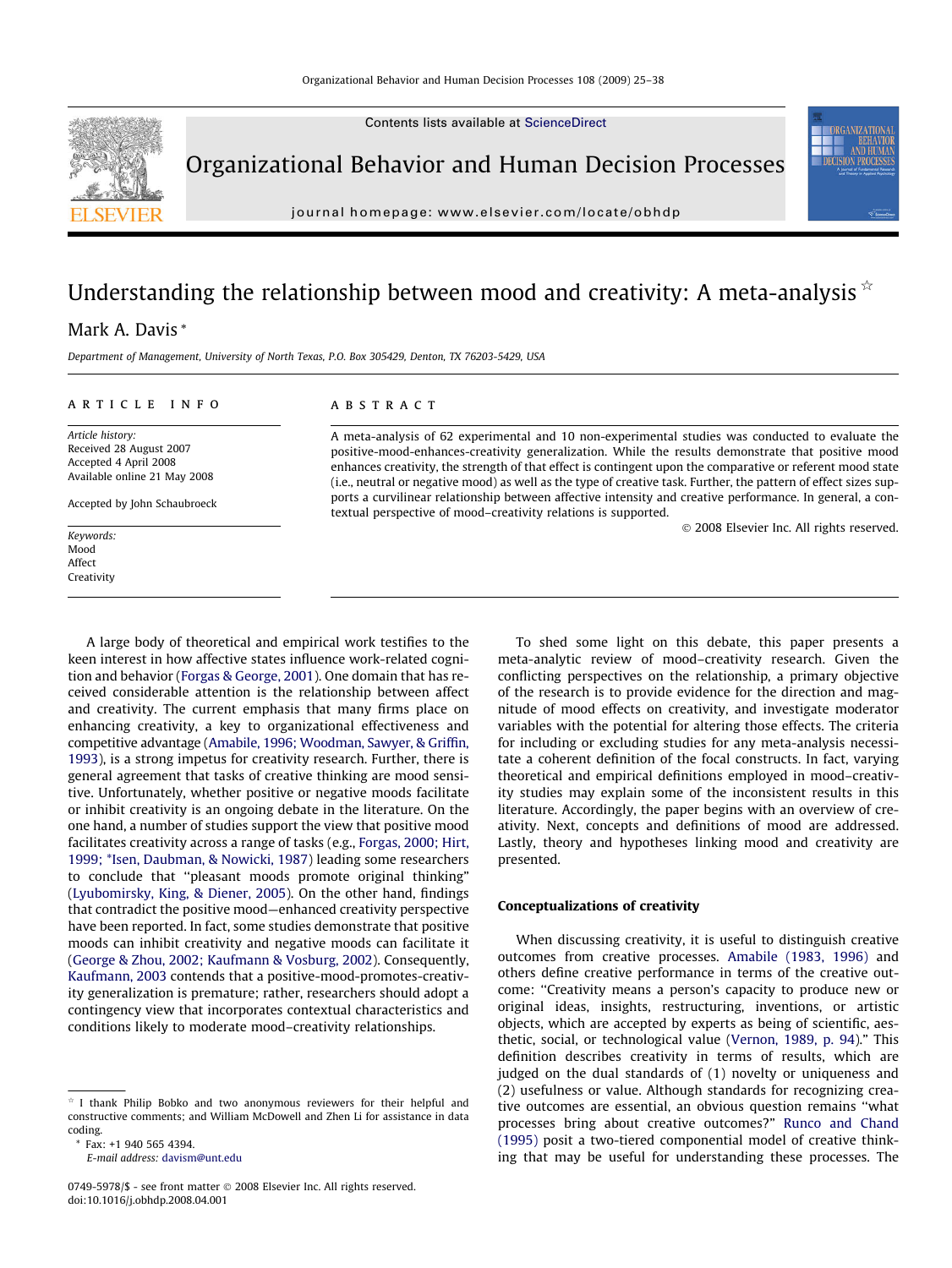primary tier includes three controlling components of creative thinking: problem finding, ideation, and evaluation. Knowledge (declarative and procedural) and motivation (intrinsic and extrinsic) are components comprising the secondary tier. In effect, knowledge and motivation are seen as contributing rather than controlling factors in creative thinking. Runco and Chand relegate knowledge and motivation because each can be dependent on the primary factors. For instance, intrinsic motivation is often contingent upon certain judgments or appraisals [\(Lazarus,](#page--1-0) [1991\)](#page--1-0). Nonetheless, Runco and Chand regard motivation and knowledge as critical to creative thinking and suggest that empirical research can ''treat them as adjacent to or in-line with the primary components (p. 246)."

With respect to the primary tier, problem finding involves identifying, defining, and working toward a solution to the problem. Problem identification and problem definition are particularly important subprocesses. The former implies that the individual recognizes there is a hurdle or challenge to overcome, while the latter involves defining and redefining the problem into a form that allows solution.

Ideation involves a family of skills including fluency (production of ideas), originality (uniqueness of ideas), and flexibility (variety of ideas). Three tasks that rely upon this ideation component appear extensively in mood–creativity research: divergent thinking, categorization and remote associates tasks. Divergent thinking tasks emphasize fluency, originality, and flexibility, whereas categorization tasks deal primarily with cognitive flexibility. For instance, categorization tasks frequently require sorting concepts into categories or listing similarities and differences among concepts (e.g., [\\*Hirt, Melton, McDonald, & Harackiewicz, 1996;](#page--1-0) [\\*Murray, Sujan, Hirt, & Sujan, 1990](#page--1-0)). Finally, the Remote Associates Test (RAT; [Mednick, 1962\)](#page--1-0), the prototypical remote associate task, gauges the ability to discern relationships among remote ideas. Given much creativity research relies upon tests of divergent thinking [\(Runco & Chand, 1995\)](#page--1-0), it is worth mentioning that the value of divergent thinking is subject to intense debate. Opposing perspectives view divergent thinking as either synonymous with or completely unrelated to creativity. Between these camps, some researchers characterize divergent thinking as an estimate of the potential for creativity. In large part, divergent thinking tasks capture the standard of novelty, but neglect the criterion of usefulness espoused by many creativity theorists. This exclusive focus on novelty probably accounts for much of the criticism surrounding these tasks.

According to [Runco and Chand \(1995\)](#page--1-0) evaluation or appraisal is the most neglected and misunderstood component of creativity. Interestingly, this component provides an important link to the standard of usefulness. Runco and Chand argue that evaluation works in concert with ideation to ensure that ideas are both original and fitting or useful. The creativity literature employs a number of creative problem-solving tasks such as the Dunker Candle Problem [\(Duncker, 1945\)](#page--1-0) and Maier's Two String Problem ([Maier,](#page--1-0) [1931\)](#page--1-0). The significance of these insight problems is that the tasks approximate both standards for creative performance: novelty and usefulness. That is, individuals may offer unique approaches to problem solution without actually solving the problem, but only approaches that solve the problem constitute creative performance. It stands to reason that evaluation or judgment is particularly important for problem-solving tasks as the individual must determine whether the ideas generated are useful, or at least have potential for solving the problem.

In sum, creativity can be described in terms of problem finding, ideation, and evaluation processes. Measures of divergent thinking or associative processes, which dominate much creativity research, largely reflect the ideation component of creativity (i.e., fluency, flexibility, and originality). By comparison, insight problem-solving tasks likely incorporate ideation and evaluation components of creativity inasmuch as creative solutions invoke the dual standards of novelty and usefulness.

#### Conceptualizations of mood

For purposes of this review, the term affect denotes a generic or superordinate category of phenomena that encompasses the concepts of mood and emotion. According to [Frijda \(1994\)](#page--1-0) there are two primary bases upon which one can distinguish affective phenomena: whether the phenomenon implies a relationship with a particular object and whether it refers to a response state or an enduring disposition. Other distinctions include the specificity, intensity, and duration of the affective experience. In practice, defining the concept of mood involves distinguishing moods from emotions.

To begin, emotions typically involve a relationship with some object or event in the individual's environment that directs attention and encourages action. In addition, numerous specific emotions exist in nature and each is related to a relatively narrow range of responses. Thus, one is angry at someone, happy about something, or afraid of somebody. In contrast, moods are more diffuse or generalized affective states that are not usually directed at any particular object or event. In addition, most theorists view moods as typically less intense than emotions [\(Morris, 1989\)](#page--1-0). The lack of specificity, a defining characteristic for some researchers (e.g., [Isen, 1993\)](#page--1-0), suggests a self-regulatory function in which mood conveys ongoing information about one's general state of being. In line with this self-regulatory function, empirical studies frequently discern two broad, independent dimensions of affective experience, positive and negative. Although some researchers have posited additional dimensions (e.g., four rather than two) and more elaborate, hierarchical structures that feature specific feeling states nested under both positive (i.e., joviality, attentiveness, and selfassurance) and negative (i.e., fear, guilt, and hostility) moods, the majority of the mood–creativity literature applies the two-factor perspective ([Hullett, 2005\)](#page--1-0).

Some researchers maintain that moods are experienced over a longer period than emotions (e.g., [Watson & Clark, 1994](#page--1-0)). For instance, an angry episode may last a few seconds to a few minutes, whereas an irritable mood may persist for several hours or a few days. Yet, [Lazarus \(1994\)](#page--1-0) argues that duration may not be a suitable basis for distinguishing moods and emotions. For instance, some moods can be experienced as brief or fleeting and emotional episodes can persist over time with more acute and less acute phases of affective experience succeeding one another. Applying the duration criterion is complicated by the fact that emotions and moods can mutually influence each other. For example, a strong emotion of joy can prolong itself and create a positive mood over several days. Similarly, an irritable mood can predispose one to react angrily to petty frustrations. Undoubtedly, deciding when an emotion ends and a mood begins is problematic. Furthermore, moods as well as emotional episodes can be prolonged. In brief, the duration of affective experiences is a common, but imperfect criterion for distinguishing moods and emotions.

The notion that moods are experienced over longer periods of time brings to mind the view of mood as a disposition or trait. In general, emotional states (e.g., state-anxiety) have been defined as transitory responses or feelings; whereas emotional traits (e.g., trait-anxiety) refer to stable individual differences in the likelihood that a person would experience particular emotions. Strictly speaking, moods and emotions should be regarded as response states ([Lazarus, 1994\)](#page--1-0). Nevertheless, empirical research evidences significant individual differences in the tendency to experience negative or positive moods. In addition, studies demonstrate that these